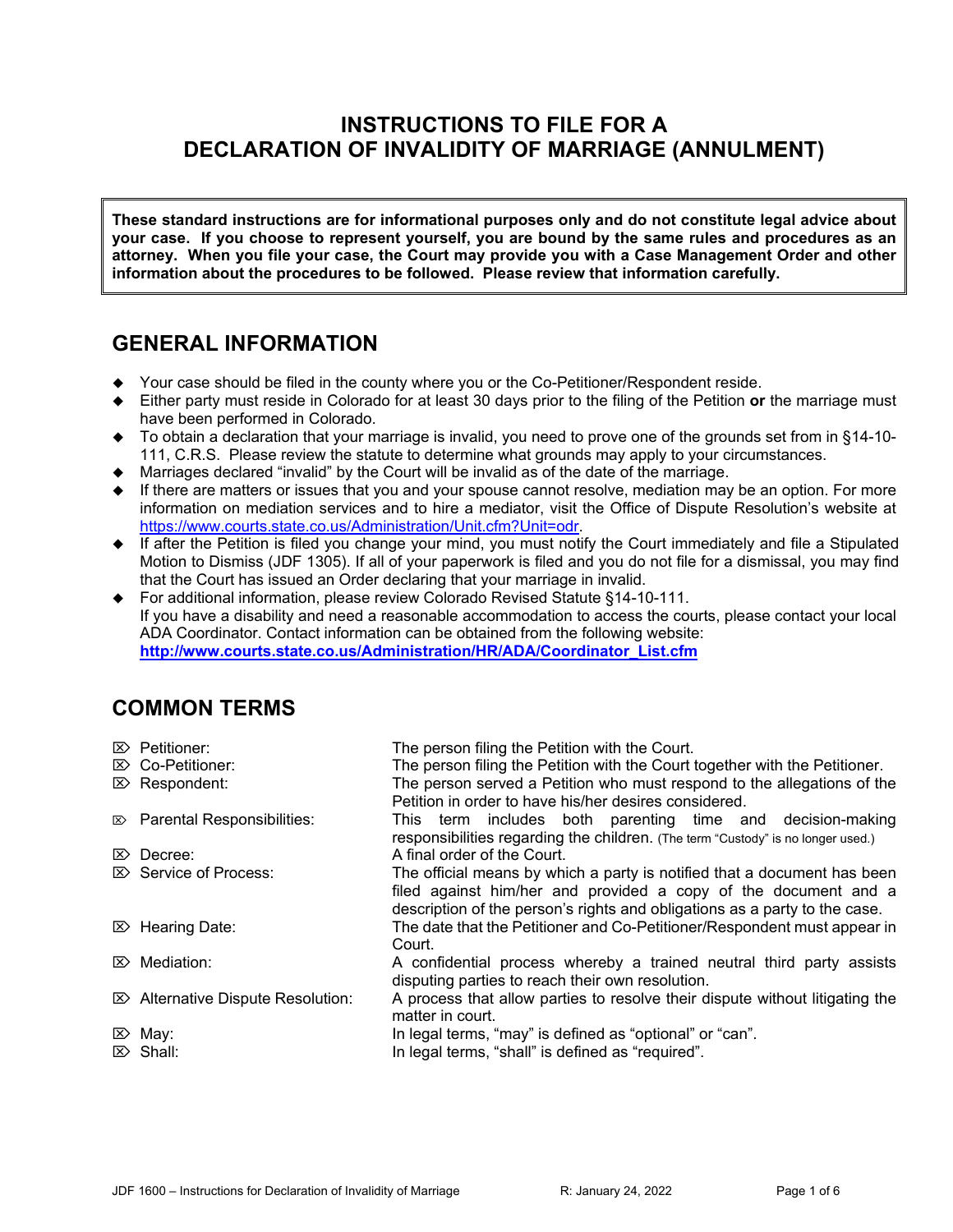## **If you do not understand this information, please contact an attorney. You may also contact the Family Court Facilitator at your local courthouse, if one is available in your Judicial District.**

## **FEES**

The filing fee is \$230.00. If you are unable to pay the filing fee, you must complete the Motion to File without Payment and Supporting Financial Affidavit (JDF 205) and submit to the Court. Once you submit the completed JDF 205 form and a blank Order (JDF 206), the Court will decide whether you need to pay the filing fee. Some courts require mediation or parenting classes and may require these fees to be paid upon the filing of the case.

Other fees that a party to the case may encounter are as follows:

| $\Box$ Response                                    | \$116.00                                     |
|----------------------------------------------------|----------------------------------------------|
| $\Box$ Service Fees                                | Varies (not payable through or to the Court) |
| $\Box$ Certification Fee                           | \$20.00                                      |
| $\Box$ Copies of Documents (Documents on File)     | \$.75 per page or \$1.50 if double sided     |
| $\Box$ Copies of Documents (Documents not on File) | \$.25 per page or \$.50 if double sided      |
|                                                    |                                              |

## **FORMS**

To access a form online go to **[www.courts.state.co.us](http://www.courts.state.co.us/)** and click on the **"Forms"** tab. The packet/forms are available in PDF, WORD or EXCEL by selecting **Divorce, Family Matters, Civil Unions – Divorce – Annulment.** You may complete a form online and print or you may print it and type or print legibly in black ink. **You may need all or some of these forms. Read these instructions carefully to determine what forms you may need. Some of the forms listed below are only necessary if you have children conceived through this marriage/relationship.** 

| $\Box$ JDF 1000 | Case Information Sheet |
|-----------------|------------------------|
|                 |                        |

- JDF 1104 Certificate of Compliance with Mandatory Financial Disclosures
- $\Box$  JDF 1111 Sworn Financial Statement
- $\Box$  JDF 1113 Parenting Plan
- $\Box$  JDF 1115 Separation Agreement
- JDF 1117 Support Order
- JDF 1120 Notice of Domestic Relations Initial Status Conference
- JDF 1121 Notice for Domestic Relations Status Conference
- $\Box$  JDF 1125 Mandatory Disclosure Form 35.1
- JDF 1126 Court Authorization for Financial Disclosure
- $\Box$  JDF 1129 Pretrial Statement
- $\Box$  JDF 1601 Petition for Declaration of Invalidity of Marriage
- $\Box$  JDF 1602 Summons for Declaration of Invalidity of Marriage
- $\Box$  JDF 1602(a) Waiver and Acceptance of Service
- $\Box$  JDF 1602(b) Return of Service
- JDF 1603 Decree of Declaration of Invalidity of Marriage

# **STEPS TO FILING YOUR CASE**

**Step 1**: **Complete Initial Forms.**<br>Selecting these instructions indicates that you are planning to file a case requesting the Court to declare a marriage invalid. You are filing jointly as Petitioner and Co-Petitioner or you are filing as Petitioner and naming the other party as "Respondent" if he/she did not sign the Petition filed in this case. The caption on the next page needs to be completed on all forms filed. **Keep a copy of each form for your own records and make a copy to provide to the other party.**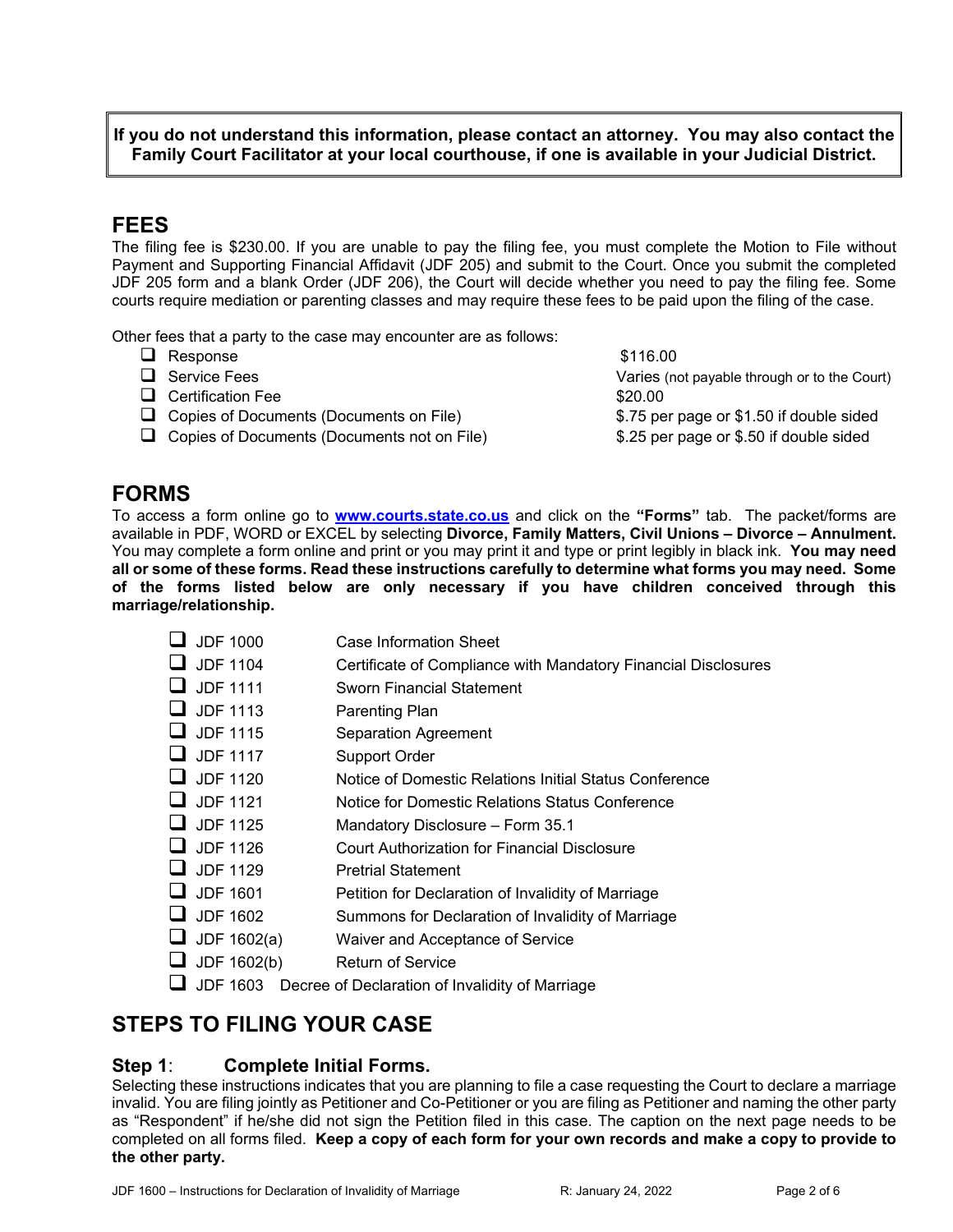| <b>District Court</b>                                  | County, Colorado    |                 |                       |  |
|--------------------------------------------------------|---------------------|-----------------|-----------------------|--|
| Court Address:                                         |                     |                 |                       |  |
|                                                        |                     |                 |                       |  |
| In re the Marriage of:                                 |                     |                 |                       |  |
| Petitioner                                             |                     |                 | <b>COURT USE ONLY</b> |  |
| and                                                    |                     |                 |                       |  |
| Co-Petitioner/Respondent:                              |                     |                 |                       |  |
| Attorney or Party Without Attorney (Name and Address): |                     | Case Number:    |                       |  |
|                                                        |                     |                 |                       |  |
|                                                        |                     |                 |                       |  |
| Phone Number:                                          | E-mail:             |                 |                       |  |
| <b>FAX Number:</b>                                     | Atty. Reg. #:       |                 |                       |  |
|                                                        |                     | <b>Division</b> | Courtroom             |  |
|                                                        | <b>NAME OF FORM</b> |                 |                       |  |

#### **Case Information Sheet (JDF 1000):**

 $\Box$  Please complete all sections of this form.

#### **Petition for Declaration of Invalidity of Marriage (JDF 1601):**

At least one of the boxes on page 1 of the Petition must be checked, identifying the grounds to declare a marriage invalid. In addition, a written explanation supporting the facts must be identified on page 2 including the date or time frame that you became aware of the cause for this action. If none of the boxes apply to your situation, you may wish to consult with an attorney to determine if another action needs to be filed with the Court, e.g. Petition for Dissolution of Marriage.

- $\Box$  Please complete all sections of this form.
- $\Box$  If one party desires to have a prior name restored, that person must indicate that fact on the Petition (sections 11 and 12). If the Respondent requests a name change, he or she must file a signed response requesting the name change.

#### **Summons for Declaration of Invalidity of Marriage (JDF 1602):**

- $\Box$  Only complete the Summons if you named the other party as the Respondent on the Petition and the other party did not sign the Petition.
- $\Box$  Complete all sections in the caption.

## **Step 2: You are Ready to File Your Case with the Court.**

Provide the Court with the Petition, Case Information Sheet, and Summons, if applicable.

- $\Box$  Pay the \$ 230.00 filing fee.
- When you file your Petition, the Court may set an Initial Status Conference at the time of your filing and/or provide you with information on how and when to obtain future status conferences or hearing dates. Keep this information, as you may need it later.
- $\Box$  Review the Court's Case Management Order and other information to determine what you need to do next. *Please read the information to inform you about the various procedures and timelines.*

#### **Step 3: Serve the Papers only if both parties did not file as Petitioner/Co-Petitioner.**

- $\Box$  Once you have filed your Petition, the Court will provide you with a signed summons to serve your spouse.
- $\Box$  The Court may require you to provide a copy of the Case Management Order and other information to the other party.
- $\Box$  If you received a date for an Initial Status Conference, you must provide notice to all parties. This conference will take place no later than 42 days from the filing of the Petition.
- $\Box$  Service options: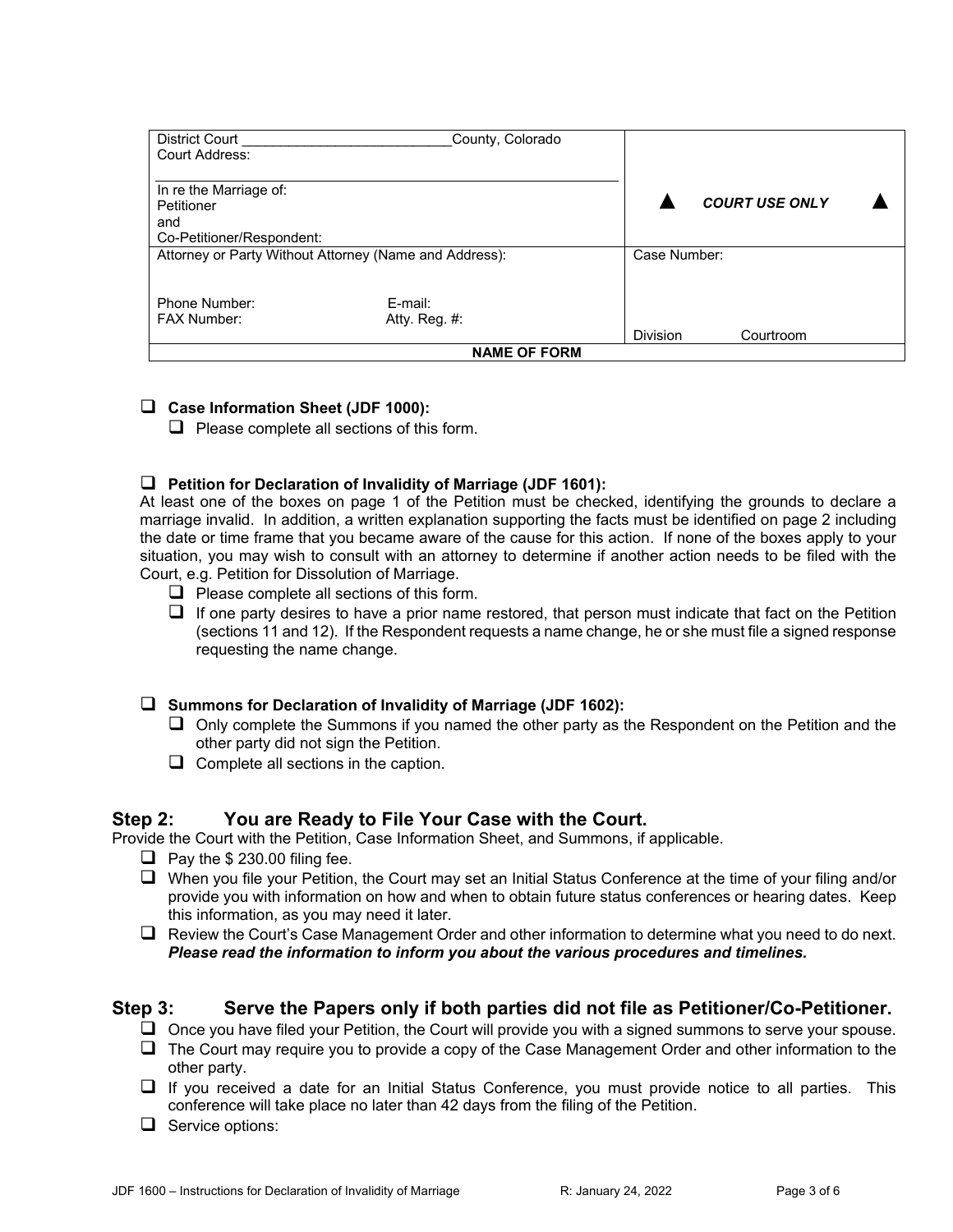#### **Waiver and Acceptance of Service:**

- $\Box$  This is the easiest form of service. However, your spouse must be willing to accept the dissolution/legal separation papers and sign the waiver.
- $\Box$  Have your spouse sign the Waiver and Acceptance of Service form JDF 1602(a) before a Court Clerk or Notary Public.
- $\Box$  File the signed original waiver with the Court.

#### **Personal Service:**

- □ Select the Sheriff's Department, a private process server, or someone you know who is 18 years or older, who is not involved in the case, and who knows the rules of service to serve the Respondent.
- $\Box$  Provide the process server with the Petition and Summons.
- $\Box$  The process server will need to return the completed Return of Service JDF 1602(b) to the Court for filing, or return it to you to bring and file with the Court.

#### **Service by Mail or Publication:**

- $\Box$  If you do not know where your spouse is you will need to use this method of service and should file these forms with the Court as soon as possible.
- Service by mail or publication shall be allowed **only** upon approval by the Court. If this process is necessary, complete forms JDF 1301 and 1302.

## **RESPONDENT FILES A RESPONSE**

The Respondent may file a response to the Petition. The filing fee is \$116.00. The purpose of the response is for the Respondent to state in writing if he/she agrees or disagrees with the information in the Petition. All fees paid are non-refundable.

- $\Box$  The Response form is JDF 1270.
- $\Box$  The Respondent must file the original copy with the Court a mail a copy to the Petitioner.

# **COMPLETE ADDITIONAL FORMS BEFORE YOUR INITIAL STATUS CONFERENCE OR AS IDENTIFED IN THE CASE MANAGEMENT ORDER**

The forms that you may need to finalize your case are identified on the next few pages. Take your time and make sure you have all current and necessary information to complete the forms accurately, as these forms provide valuable information to the Court upon which to order the division of property and debts, and spousal support/maintenance, if applicable.

- **Decree of Declaration of Invalidity of Marriage (JDF 1603):**
	- $\Box$  Complete the caption only on this form.
	- $\Box$  Provide the Court with the number of copies you would like. If you want any of the copies to be certified, you will need to provide the Court with a certified copy fee of \$20.00.
	- $\Box$  The Magistrate or Judge will complete the rest of the Decree and give you and your spouse a signed copy.
	- $\Box$  If you or the Co-Petitioner/Respondent request to have a name changed/restored, please complete this section on the Decree. Identify the restored name you or the Co-Petitioner/Respondent request.

#### **Mandatory Disclosure – Form 35.1 (JDF 1125):**

This form identifies the documents that each party must provide to one another within 42 days after service of the Petition.

- The documents identified in the Mandatory Disclosure form **do not** need to be filed with the Court, **unless ordered by the Court except for the Sworn Financial Statement and Child Support Worksheets.**
- $\Box$  If a party does not timely provide the Mandatory Disclosures to the other party, the Court may impose sanctions.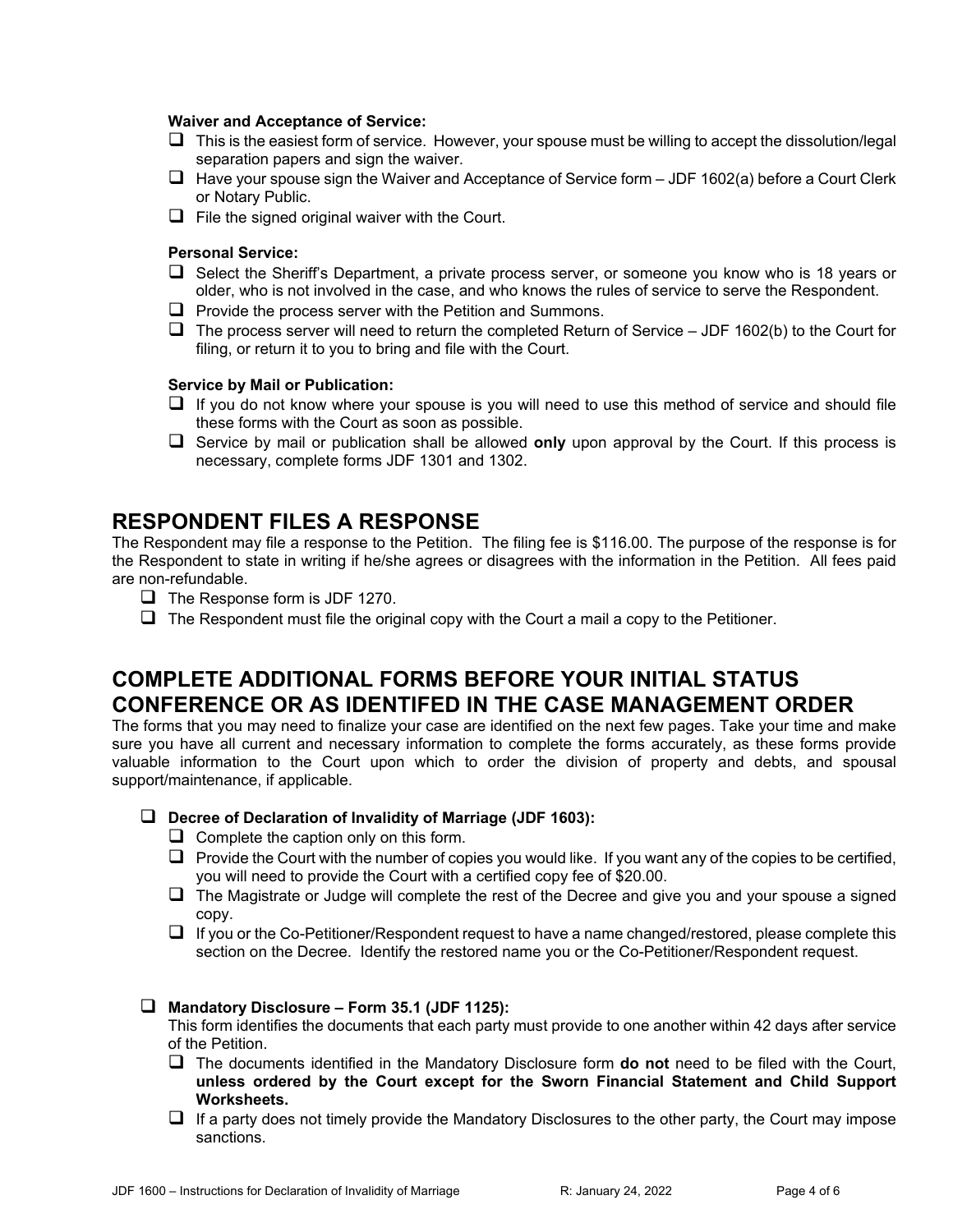#### **Certificate of Compliance with Mandatory Financial Disclosures (JDF 1104):**

The purpose of this form is for each party to acknowledge to the Court that they provided the mandatory disclosure documents to the other party. This form **must be filed with the Court within 42 days** after the Petition was signed by the other party, the other party signed the Waiver and Acceptance of Service, or the other party was served with the Petition and Summons.

- $\Box$  Each party shall complete and file a Certificate of Compliance with the Court when the mandatory disclosures documents have been provided to the other party. If you did not provide all of the mandatory disclosure items, please state why on this form.
- $\Box$  Complete all sections on this form.
- $\Box$  Complete the Certificate of Service portion identifying the method selected to provide the other party with a copy of this document.
- $\Box$  Send the other party the information you have identified on the form.

#### **Sworn Financial Statement (JDF 1111):**

This document must be filed within 42 days of service on the Respondent or 42 days after filing as Co-Petitioners. You must provide true and complete information to the Court about your assets, debts, and income. You can be assessed a fine or jailed for providing false information. In addition, your case can be reopened due to fraud. Complete and file with the Court a Supporting Schedules for Assets (JDF 1111SS), only if applicable to your case.

- $\Box$  The Financial Statement must contain current personal and financial information to determine whether the Separation Agreement is fair to each party. Failure of a party to file a Sworn Financial Statement may result in a refusal by the Court to enter a Final Decree or the Court may impose sanctions against the party who does not file the required paperwork.
- Each spouse **must** complete their own Financial Statement and all sections **must** be completed.

#### **Separation Agreement (JDF 1115):**

The purpose of this form is to identify in writing what issues you and the other party have settled on regarding maintenance (spousal support) for either party and for the disposition of property and debt. The Court must follow the separation agreement as it pertains to the parties themselves and to property, unless the Court finds the agreement unconscionable, in which case it may order the parties to submit a revised agreement.

- $\Box$  Complete all sections of this form either together or individually depending on the level of agreement and make sure all issues are addressed. If any unique situations exist, identify them in section  $5 -$ "Other Terms".
- $\Box$  Please indicate if this is a full or partial agreement.
	- **If this is a partial agreement you or the other party must complete JDF 1129 Pretrial Statement.** The purpose of this form is for you or the other party to identify to the Court issues that have not been resolved.
- $\Box$  Each party should re-read this form to ensure that it accurately represents what you and your spouse have agreed to.

#### **Parenting Plan (JDF 1113):**

- $\Box$  Please complete all sections of this form and make sure all issues are addressed. If any unique situations exist, identify them in Section F – "Other Terms". The Parenting Plan should identify only those parties who will have court-ordered parenting time and decision-making responsibilities. Day care/babysitting arrangements do not need to be specifically identified on this form.
- $\Box$  Please indicate if this is a full or partial parenting plan.
	- **If this is a partial parenting plan you or the other party must complete JDF 1129 Pretrial Statement.** The purpose of this form is for you or the other party to identify to the Court what issues have not been resolved
- $\Box$  Each party should re-read the parenting plan to be sure that it accurately represents what you and the other party have agreed to regarding the children or what you and the other party do not agree to.